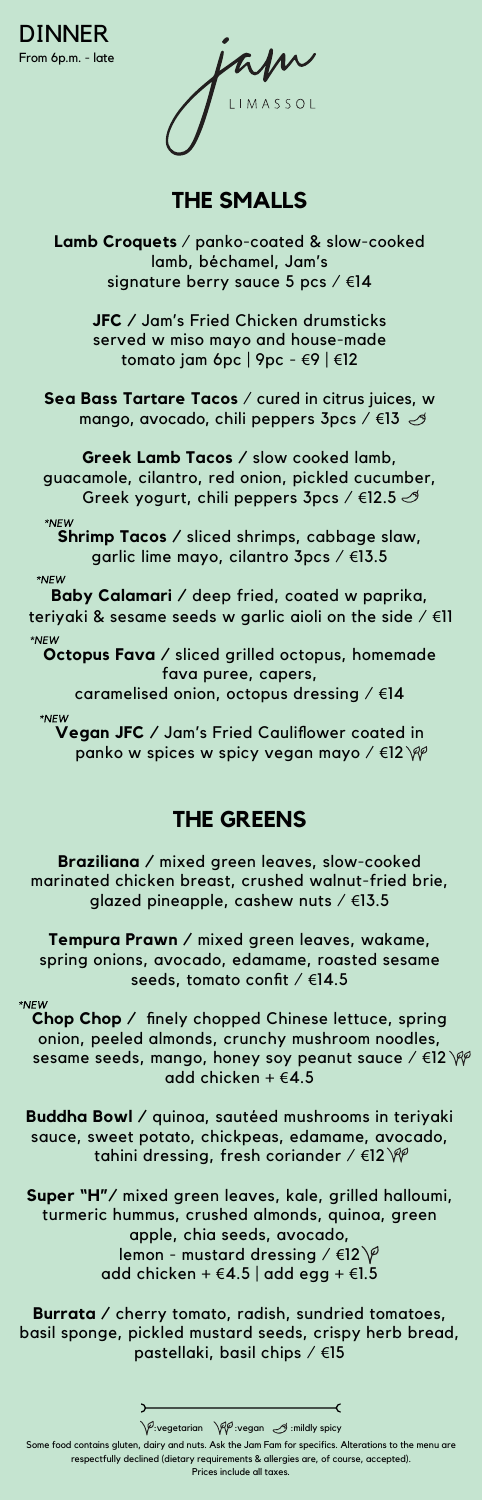From 6p.m. - late DINNER

apr

# **THE PIZZAS**

**Classic Margherita /** tomato base, mozzarella, fresh basil /  $\in$ 11 $\mathcal{V}$ 

**Jam Pizza /** tomato base, mozzarella, prosciutto, sundried tomatoes with a drizzle of house made pesto / €14.5

**Spicy G.O.A.T /** tomato base, mozzarella, goats cheese pepperoni, chilly threads /  $€14.5$   $\oslash$ 

**Quatro Formaggi /** olive oil base, goats cheese, blue cheese, mozzarella, parmesan, chives /  $\in$ 12.5  $\varphi$ 

**Double Truffle /** white cream truffle base, mozzarella, portobello mushrooms, truffle shavings /  $\in$ 16.5  $\varphi$ 

Garlic Rose / house-made garlic paste, mozzarella, parmesan & rosemary /  $\in$ 11  $\varphi$ 

**Chicken Pesto /** house-made pesto sauce, mozzarella, parmesan, chicken, sundried tomatoes, rocket leaves / €15.5

\*NEW **Salmon Cream /** cream cheese base, red onion, smoked salmon, caviar, chives / €17

#### **THE BURGERS**

**Jam Burger /** 220gr black Angus beef, house made miso mayo, scarmorza cheese, our signature tomato jam, caramelised onion, bacon, iceberg, served w hand cut fries /  $\in$ 16.5 | double up +  $\in$ 7

**The Oldport /** 220gr black Angus beef, scarmorza cheese, truffle mushroom sauce, caramelized onions & mushrooms, served w hand cut fries /  $\in$  17 | double up +  $\in$  7

**The Chicken Burger /** fried chicken cutlet w homemade tartar mayo sauce, pickle and red cabbage served w hand cut fries / €15.5

**Beet & Bean Burger /** smashed avocado, cucumber, tomato, red onions, pickled cucumber, vegan mayo, iceberg, served w

sweet potato fries / €14.5 \\

Some food contains gluten, dairy and nuts. Ask the Jam Fam for specifics. Alterations to the menu are respectfully declined (dietary requirements & allergies are, of course, accepted).

Prices include all taxes.

 $\sqrt{\varphi}$ :vegetarian  $\sqrt{\varphi \varphi}$  :vegan  $\mathcal{A}$  :mildly spicy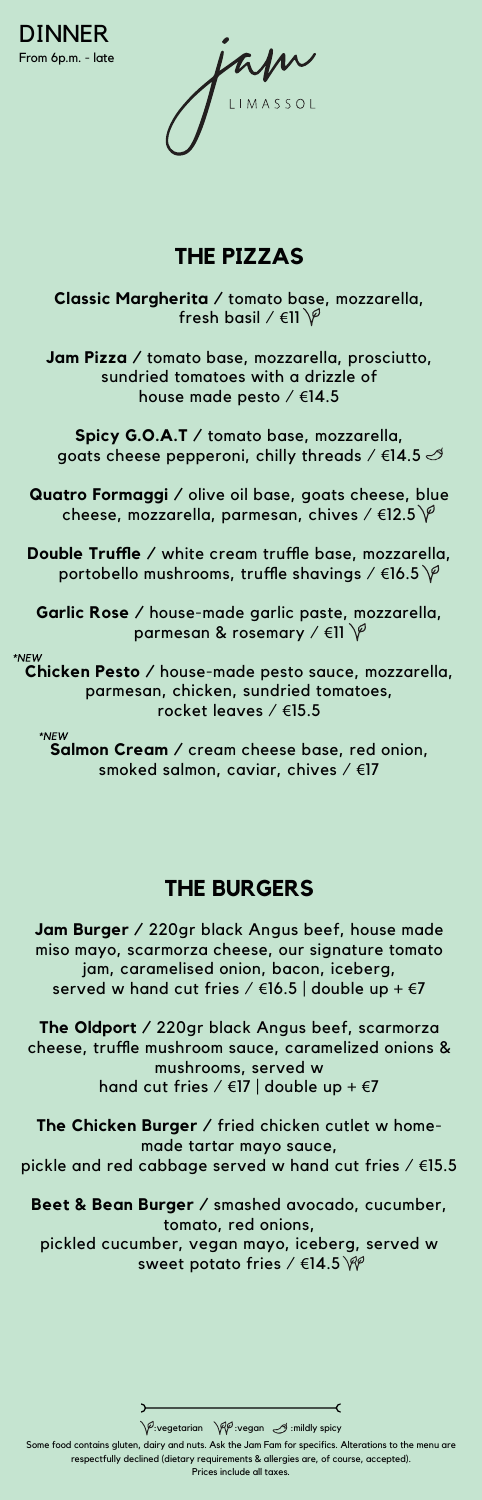

### **THE MAINS**

**Beef Tagliata /** 250gr Argentinian rib eye steak w veggies & chimichurri sauce on the side/ €27

**Chicken Provencale /** pan fried chicken w lemon garlic butter sauce, baby potatoes, carrots and asparagus /  $\in$ 16  $\varphi$ 

**Pappardelle Al Tartufo /** pappardelle pasta, white cream w truffle, parmesan, truffle shavings / €17

**Prawn Bisque Spaghetti /** marinara pasta w tiger prawns / €16.5

\*NEW

**Tuscan Salmon /** 220gr pan fried salmon fillet, garlic cream sauce w cherry tomatoes & baby spinach on a base of quinoa mixed herbs  $\ell \in \{21\}$ 

#### **SIDES**

sweet potato fries l hand cut fries l grilled vegetables l mushrooms w truffle oil l salad /€4

 $\sqrt{\varphi}$ :vegetarian  $\sqrt{\varphi\varphi}$ :vegan  $\varphi$  :mildly spicy

Some food contains gluten, dairy and nuts. Ask the Jam Fam for specifics. Alterations to the menu are respectfully declined (dietary requirements & allergies are, of course, accepted).

Prices include all taxes.